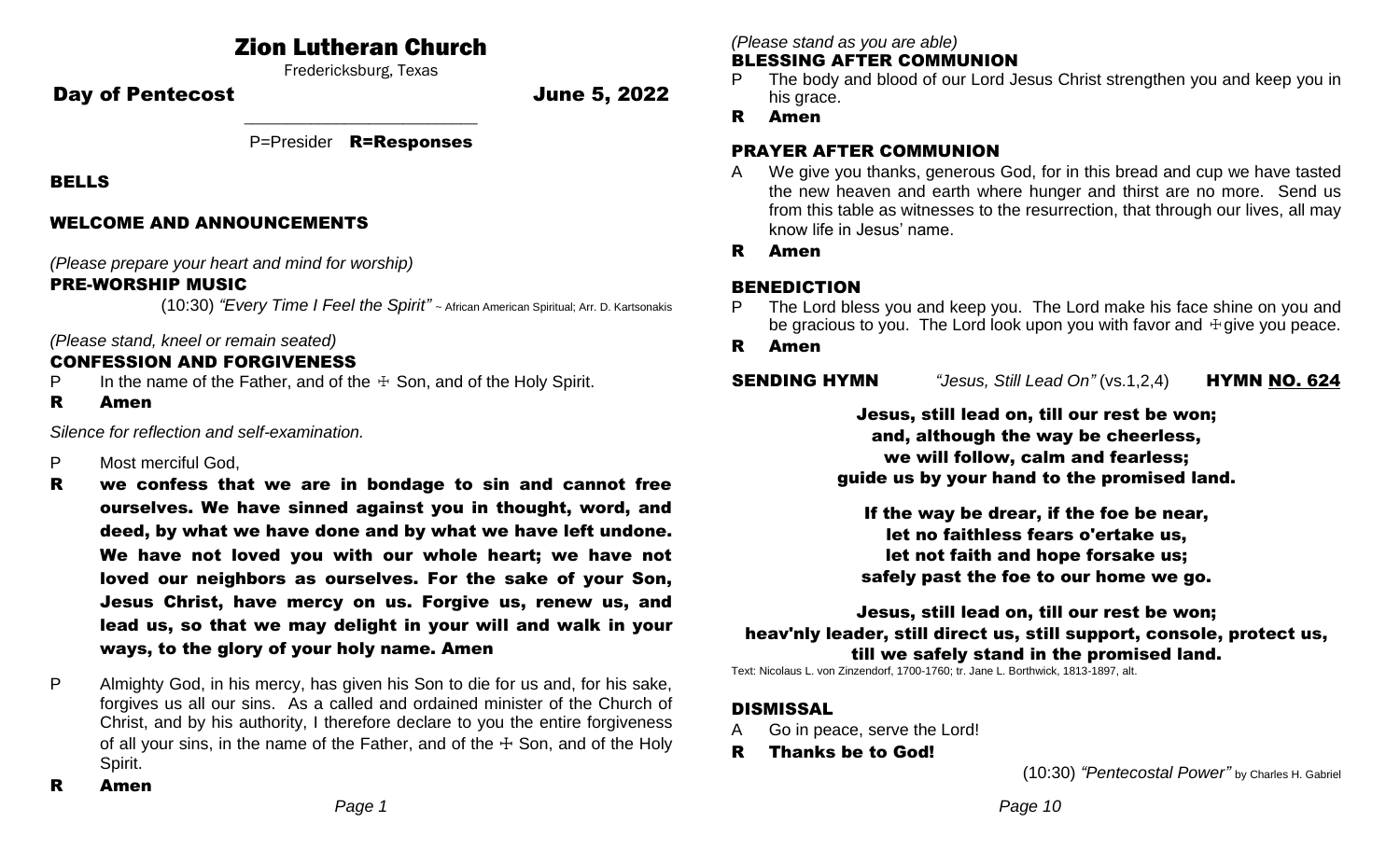

HYMN*"Break Now the Bread of Life"* HYMN NO. 515

Break now the bread of life, dear Lord, to me, as once you broke the loaves beside the sea. Beyond the sacred page I seek you, Lord; my spirit waits for you, O living Word.

Bless your own word of truth, dear Lord, to me, as when you blessed the bread by Galilee. Then shall all bondage cease, all fetters fall; and I shall find my peace, my All-in-All!

You are the bread of life, dear Lord, to me, your holy word the truth that rescues me. Give me to eat and live with you above; teach me to love your truth, for you are love. Text: Mary A. Lathbury, 1841-1913, alt.

> (10:30) *"There's a Sweet, Sweet Spirit"* by Doris Akers (10:30) *"Where the Spirit of the Lord Is"* by Stephen R. Adams

# GATHERING

*(Please remain standing as you are able)*

**GATHERING HYMN** *"Here I Am, Lord"* **HYMN NO. 574** 

"I, the Lord of sea and sky, I have heard my people cry. All who dwell in dark and sin my hand will save.

I, who made the stars of night, I will make their darkness bright. Who will bear my light to them? Whom shall I send?"

Refrain: Here I am, Lord. Is it I, Lord? I have heard you calling in the night. I will go, Lord, if you lead me. I will hold your people in my heart.

"I, the Lord of snow and rain, I have borne my people's pain. I have wept for love of them. They turn away.

I will break their hearts of stone, give them hearts for love alone. I will speak my word to them. Whom shall I send?" Refrain

"I, the Lord of wind and flame, I will tend the poor and lame. I will set a feast for them. My hand will save.

Finest bread I will provide till their hearts be satisfied.

I will give my life to them. Whom shall I send?" Refrain Text: Daniel L. Schutte, b. 1946; Text © 1981 OCP Publications, Inc.

#### GREETING

- P The grace of our Lord Jesus Christ, the love of God, and the communion of the Holy Spirit be with you all.
- R And also with you.

**KYRIE** *(Spoken at 8am & Sung at 10:30am)* **HYMNAL p. 147** 

- A In peace, let us pray to the Lord.
- R Lord, have mercy.
- A For the peace from above, and for our salvation, let us pray to the Lord.
- R Lord, have mercy.
- A For the peace of the whole world, for the well-being of the Church of God, and for the unity of all, let us pray to the Lord.

#### R Lord, have mercy.

For this holy house, and for all who offer here their worship and praise, let us pray to the Lord.

#### R Lord, have mercy.

- A Help, save, comfort, and defend us, gracious Lord.
- R Amen

*Page 9*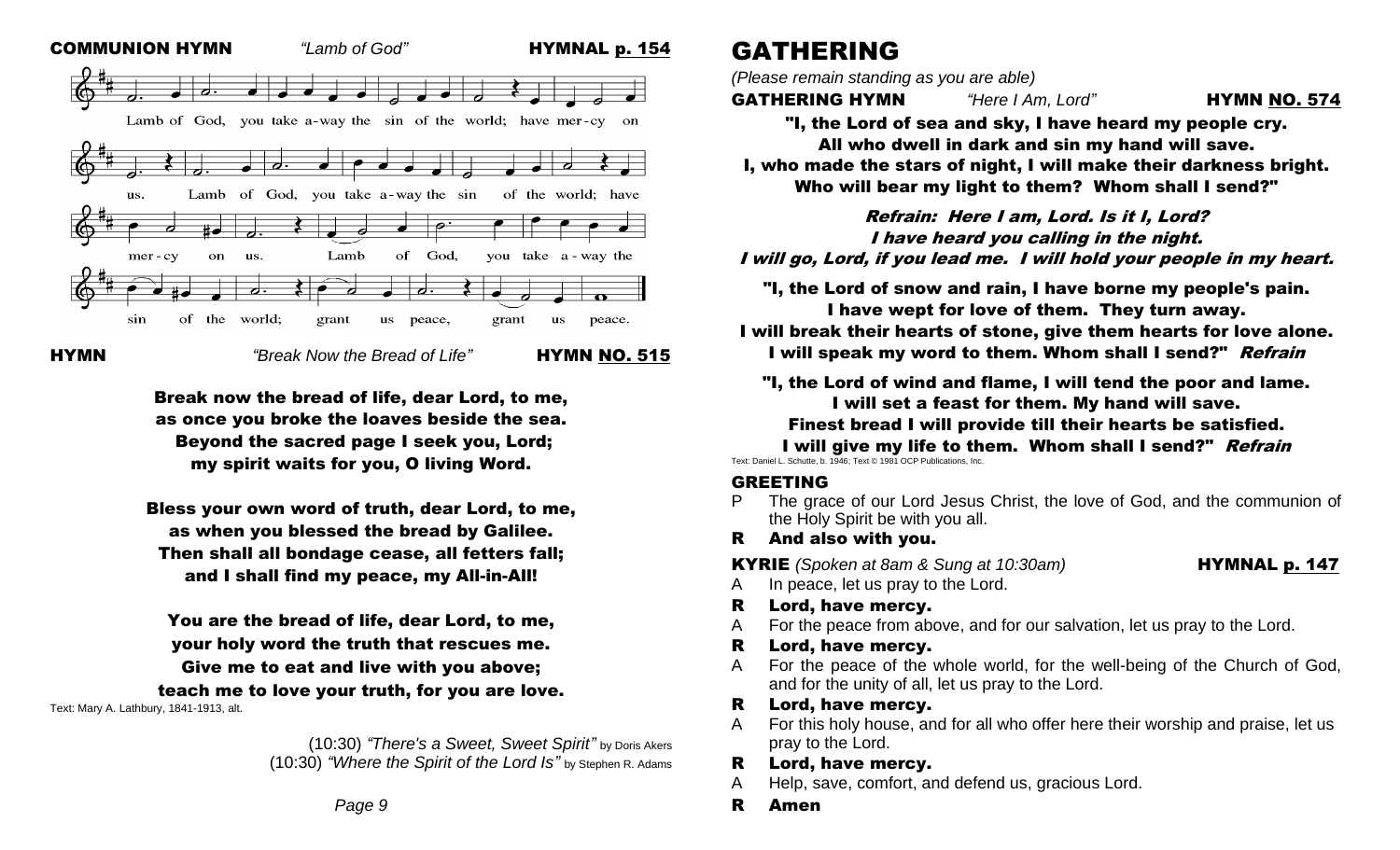**HYMN OF PRAISE** *(Spoken at 8am & Sung at 10:30am)* **HYMNAL p. 149** 

- A This is the feast of victory for our God. Alleluia.
- R Worthy is Christ, the Lamb who was slain, whose blood set us free to be people of God. Power and riches and wisdom and strength, and honor and blessing and glory are his. This is the feast of victory for our God. Alleluia. Sing with all the people of God and join in the hymn of all creation: Blessing and honor and glory and might be to God and the Lamb forever. Amen. This is the feast of victory for our God, for the Lamb who was slain has begun his reign. Alleluia. Alleluia.

#### PRAYER OF THE DAY

- P The Lord be with you.
- R And also with you.
- P Let us pray. God our creator, the resurrection of your Son offers life to all the peoples of earth. By your Holy Spirit, kindle in us the fire of your love, empowering our lives for service and our tongues for praise, through Jesus Christ, our Savior and Lord, who lives and reigns with you and the Holy Spirit, one God, now and forever.
- R Amen

*(Please be seated)*

# **SPECIAL MUSIC** (10:30) "Come Holy Spirit" by John W. Peterson **Zion Gospel Singers** WORD

## FIRST READING Acts 2:1-21

*Before Jesus ascended into heaven, he told his disciples they would be filled with the Holy Spirit. Now, amid signs of fire, wind, and a variety of languages, the people were amazed and astonished at Jesus' promise coming true.*

When the day of Pentecost had come, they were all together in one place. **<sup>2</sup>** And suddenly from heaven there came a sound like the rush of a violent wind, and it filled the entire house where they were sitting. **<sup>3</sup>** Divided tongues, as of fire, appeared among them, and a tongue rested on each of them. **<sup>4</sup>** All of them were filled with the Holy Spirit and began to speak in other languages, as the Spirit gave them ability. **<sup>5</sup>** Now there were devout Jews from every people under heaven living in Jerusalem. **<sup>6</sup>** And at this sound the crowd gathered and was bewildered, because each one heard them speaking in the native language of each. **<sup>7</sup>** Amazed and astonished, they asked, "Are not all these who are speaking Galileans?

- P In the night in which he was betrayed, our Lord Jesus took bread, and gave thanks; broke it, and gave it to his disciples, saying: Take and eat; this is my body, given for you. Do this for the remembrance of me. Again, after supper, he took the cup, gave thanks, and gave it for all to drink, saying: This cup is the new covenant in my blood, shed for you and for all people for the forgiveness of sin. Do this for the remembrance of me.
- R Amen

#### THE LORD'S PRAYER

R Our Father, who art in heaven, hallowed be thy name, thy kingdom come, thy will be done, on earth as it is in heaven. Give us this day our daily bread; and forgive us our trespasses, as we forgive those who trespass against us; and lead us not into temptation, but deliver us from evil. For thine is the kingdom, and the power, and the glory, forever and ever. Amen

## HOLY COMMUNION

*(Please be seated)*

# DISTRIBUTION OF COMMUNION

*All are welcome to share the body and blood of Jesus that are present in the bread and wine of communion. If you do not wish to participate, you may still come forward for a blessing. As you come forward, please have your hands open to receive a wafer (the body of Christ). If you desire a gluten free wafer and/or white grape juice, please hold up two fingers to the server.*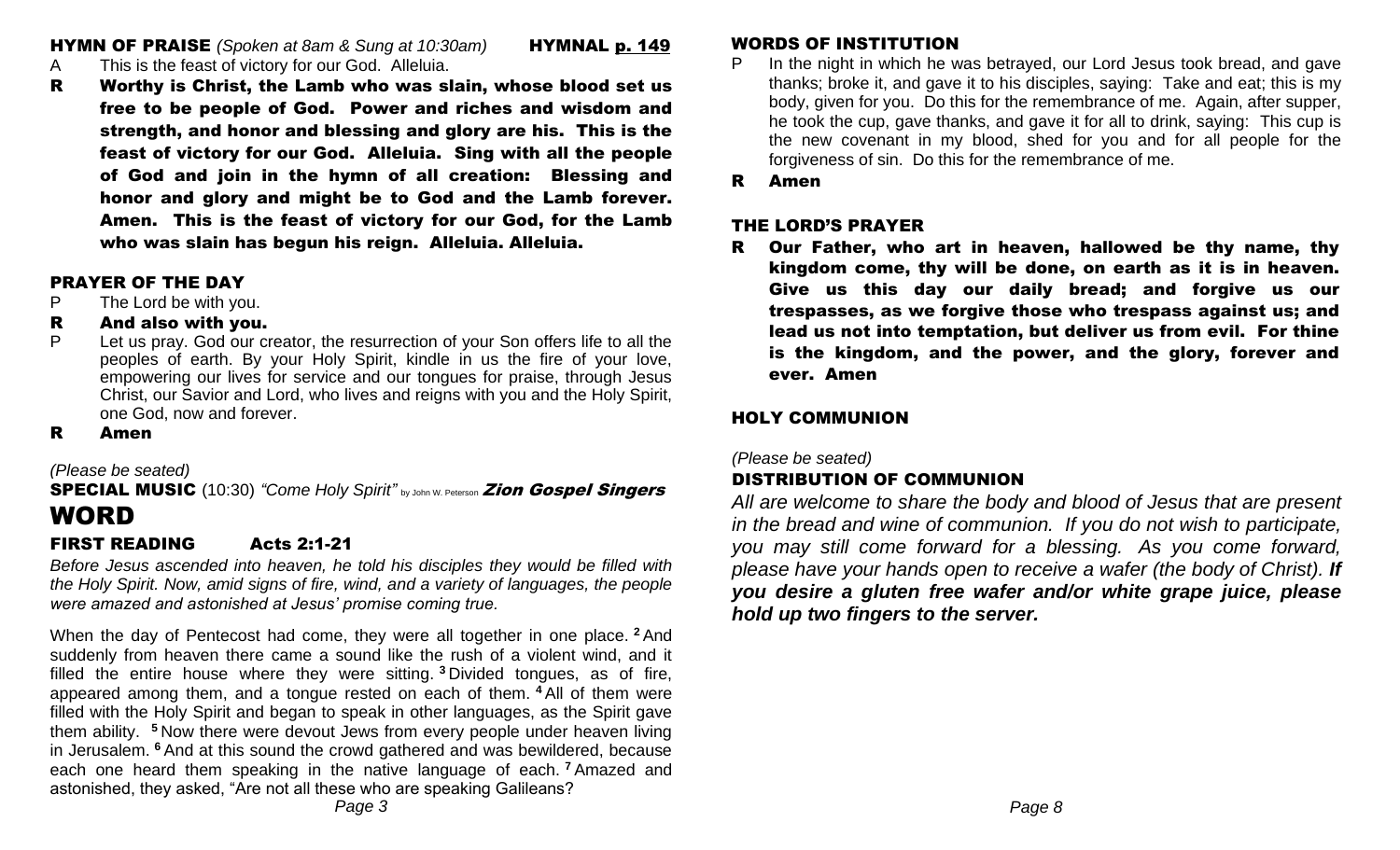#### PRAYERS OF INTERCESSION

God in your mercy, hear our prayer.

#### PEACE

P The peace of the Lord be with you always.

R And also with you.

# RESPONSE

*(Please be seated)* 

## OFFERING

(10:30) *"Holy Spirit, Thou Art Welcome"* by Dottie Rambo & David Huntsinger

*(Please stand as you are able)* 

OFFERING SONG *"Praise God, from Whom All Blessings Flow"*

HYMN NO. 884 to the tune of NO. 883

Praise God, from whom all blessings flow; praise him, all creatures here below; praise him above, ye heav'nly host; praise Father, Son, and Holy Ghost.

Text: Thomas Ken, 1637-1711

*(Please remain standing as you are able)* 

## DIALOGUE *(Spoken)*

- P The Lord be with you.
- R And also with you.
- P Lift up your hearts.
- R We lift them to the Lord.
- P Let us give thanks to the Lord our God.
- R It is right to give God thanks and praise.
- P It is indeed right, our duty and our joy...

#### *(Spoken at 8am & Sung at 10:30am)* HYMN NO. 191 (Holy, Holy…)

R Holy, holy, holy are you, God of power and might; Heaven and earth are filled with your glory. Hosanna in the highest! Blessed is the One who comes in your name. Hosanna in the highest, hosanna in the highest!

Text and Music: Marty Haugen, 1990, GIA Publications, Inc.

**<sup>8</sup>** And how is it that we hear, each of us, in our own native language? **<sup>9</sup>** Parthians, Medes, Elamites, and residents of Mesopotamia, Judea and Cappadocia, Pontus and Asia, **<sup>10</sup>** Phrygia and Pamphylia, Egypt and the parts of Libya belonging to Cyrene, and visitors from Rome, both Jews and proselytes, **<sup>11</sup>** Cretans and Arabs—in our own languages we hear them speaking about God's deeds of power." **<sup>12</sup>** All were amazed and perplexed, saying to one another, "What does this mean?" **<sup>13</sup>** But others sneered and said, "They are filled with new wine." **<sup>14</sup>** But Peter, standing with the eleven, raised his voice and addressed them, "Fellow Jews and all who live in Jerusalem, let this be known to you, and listen to what I say. **<sup>15</sup>** Indeed, these are not drunk, as you suppose, for it is only nine o'clock in the morning. **<sup>16</sup>** No, this is what was spoken through the prophet Joel: **<sup>17</sup>** 'In the last days it will be, God declares, that I will pour out my Spirit upon all flesh, and your sons and your daughters shall prophesy, and your young men shall see visions, and your old men shall dream dreams. **<sup>18</sup>** Even upon my slaves, both men and women, in those days I will pour out my Spirit, and they shall prophesy. **<sup>19</sup>** And I will show portents in the heaven above and signs on the earth below, blood, and fire, and smoky mist. **<sup>20</sup>** The sun shall be turned to darkness and the moon to blood, before the coming of the Lord's great and glorious day. **<sup>21</sup>** Then everyone who calls on the name of the Lord shall be saved.'

- The Word of the Lord.
- R Thanks be to God.

# SECOND READING Romans 8:14-17

*Here Paul speaks about the mystery of baptism: through the Holy Spirit we are claimed, gathered, and welcomed into Christ's body, the church. And we receive a new name in our adoption: child of God.*

**<sup>14</sup>** For all who are led by the Spirit of God are children of God. **<sup>15</sup>** For you did not receive a spirit of slavery to fall back into fear, but you received a spirit of adoption. When we cry, "Abba! Father!" **<sup>16</sup>** it is that very Spirit bearing witness with our spirit that we are children of God, **<sup>17</sup>** and if children, then heirs: heirs of God and joint heirs with Christ, if we in fact suffer with him so that we may also be glorified with him.

- L The Word of the Lord.
- R Thanks be to God.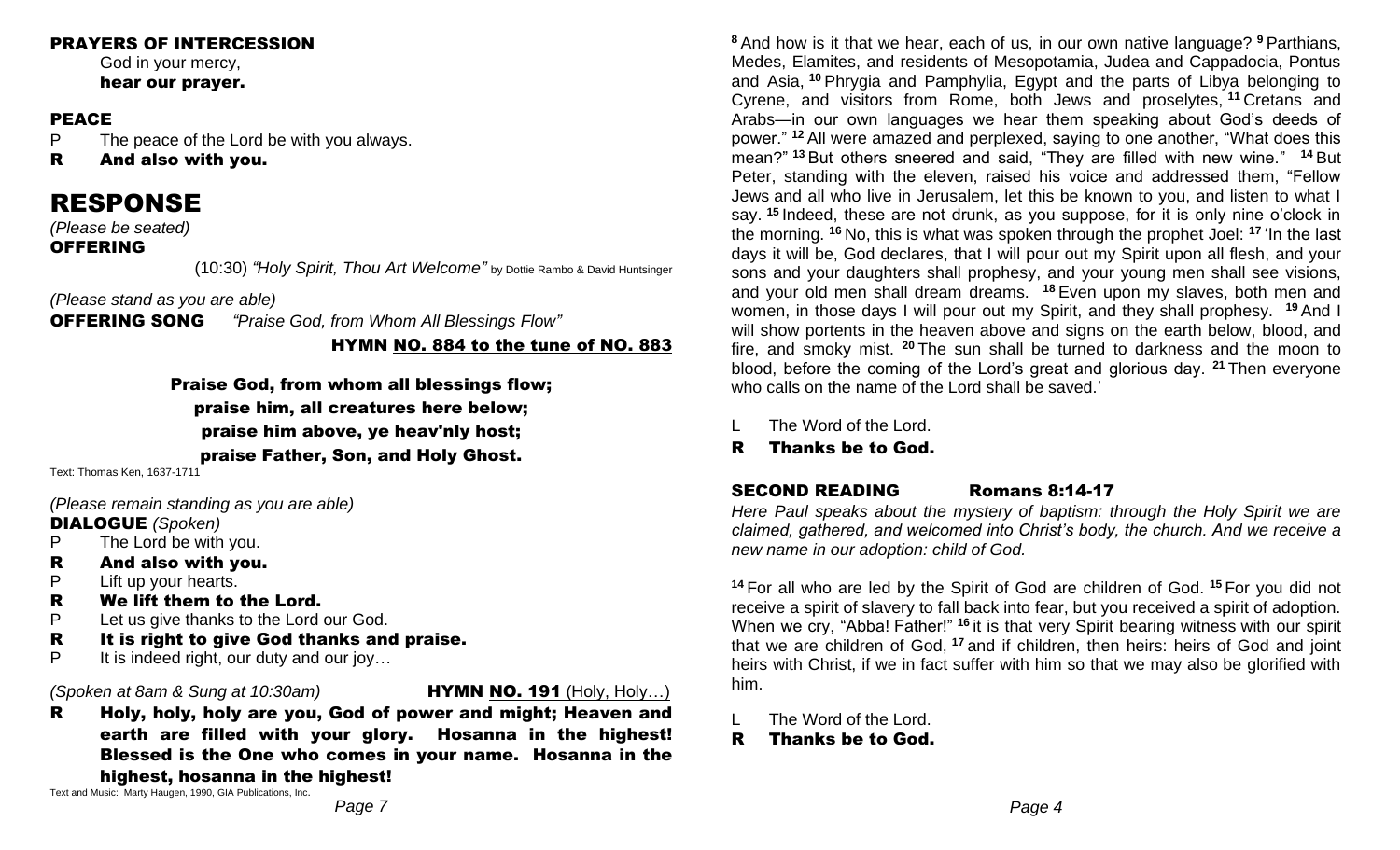

Words & Music by Amy Grant and Michael W. Smith; CCLI #14301 © 1984 Word Music, LLC Meadow Green Music Co.

- P The holy gospel according to St. John, the  $14<sup>th</sup>$  Chapter.
- R Glory to you, O Lord.

#### GOSPEL John 14:8-17

*Though the disciples struggle with Jesus' nature and identity, they receive the promise that they too will be identified with God and God's mission. Though he must leave them now, Jesus promises the coming of the Advocate whom God will send to comfort and enlighten them.*

**<sup>8</sup>** Philip said to him, "Lord, show us the Father, and we will be satisfied." **<sup>9</sup>** Jesus said to him, "Have I been with you all this time, Philip, and you still do not know me? Whoever has seen me has seen the Father. How can you say, 'Show us the Father'? **<sup>10</sup>** Do you not believe that I am in the Father and the Father is in me? The words that I say to you I do not speak on my own, but the Father who dwells in me does his works. **<sup>11</sup>** Believe me that I am in the Father and the Father is in me, but if you do not, then believe because of the works themselves. **<sup>12</sup>** Very truly, I tell you, the one who believes in me will also do the works that I do and, in fact, will do greater works than these, because I am going to the Father. **<sup>13</sup>** I will do whatever you ask in my name, so that the Father may be glorified in the Son. **<sup>14</sup>** If in my name you ask me for anything, I will do it. **<sup>15</sup>** "If you love me, you will keep my commandments. **<sup>16</sup>** And I will ask the Father, and he will give you another Advocate, to be with you forever. **<sup>17</sup>** This is the Spirit of truth, whom the world cannot receive because it neither sees him nor knows him. You know him because he abides with you, and he will be in you.

- P The gospel of the Lord.
- R Praise to you, O Christ.

*(Please be seated)*

SERMON Rev. Kay Johnson

HYMN OF THE DAY *"Love Divine, All Loves…"* (vs.1,3,4) HYMN NO. 631

Love divine, all loves excelling, Joy of heav'n, to earth come down!

Fix in us thy humble dwelling, all thy faithful mercies crown. Jesus, thou art all compassion, pure, unbounded love thou art; visit us with thy salvation, enter ev'ry trembling heart.

Come, Almighty, to deliver; let us all thy life receive; suddenly return, and never, nevermore thy temples leave. Thee we would be always blessing, serve thee as thy hosts above, pray, and praise thee without ceasing, glory in thy perfect love.

Finish then thy new creation, pure and spotless let us be; let us see thy great salvation perfectly restored in thee! Changed from glory into glory, till in heav'n we take our place, till we cast our crowns before thee, lost in wonder, love, and praise!

Text: Charles Wesley, 1707-1788

#### THE APOSTLES' CREED

- Let us confess our faith, the faith in which we baptize, in the words of the Apostles' Creed.
- R I believe in God, the Father almighty, creator of heaven and earth. I believe in Jesus Christ, God's only Son, our Lord, who was conceived by the Holy Spirit, born of the virgin Mary, suffered under Pontius Pilate, was crucified, died, and was buried; he descended to the dead. On the third day he rose again; he ascended into heaven, he is seated at the right hand of the Father, and he will come to judge the living and the dead. I believe in the Holy Spirit, the holy catholic church, the communion of saints, the forgiveness of sins, the resurrection of the body, and the life everlasting. Amen